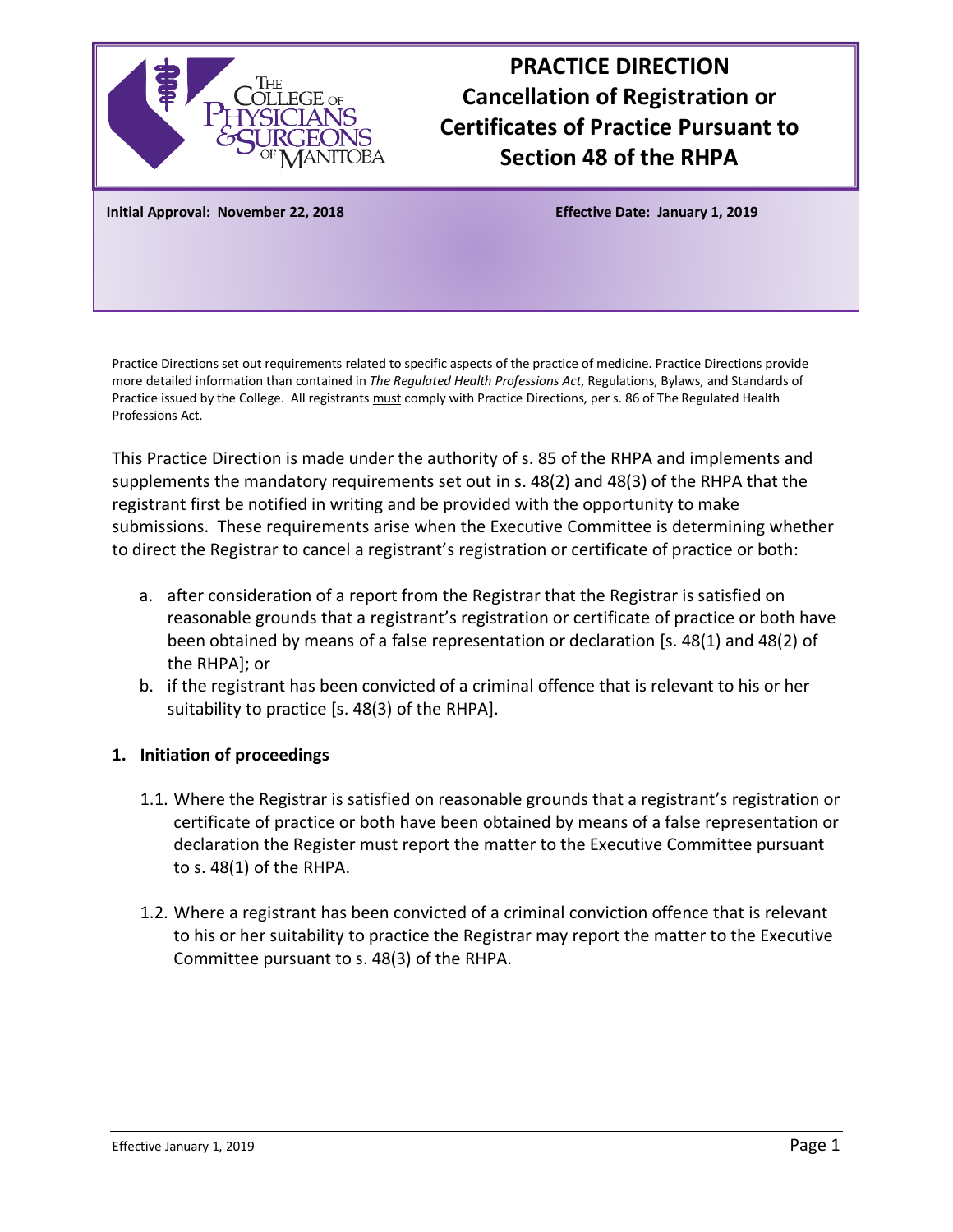## **2. Notification to Registrant**

- 2.1. The Registrar will provide the registrant with a copy of the report to the Executive Committee made pursuant to s. 48(1) or 48(3) of the RHPA and invite the registrant to make a written submission and/or request an opportunity to appear before the Executive Committee, with or without counsel to make submissions at the hearing.
- 2.2. Where the registrant elects to make a written submission, the registrant must provide sufficient copies of the registrant's submission and any supporting documentation for all members of the Executive Committee, counsel to the Executive Committee and the Registrar.

## **3. Date of Hearing the Matter**

- 3.1. The President is responsible to fix a date for the hearing of the matter, according to the following principles:
	- 3.1.1. Unless the President otherwise directs, the hearing will be scheduled for the next available regularly scheduled meeting of the Executive Committee.
	- 3.1.2. Where, in the sole opinion of the President, the report from the Registrar is received too near the date of the next regularly scheduled Executive Committee meeting to reasonably permit the application material to be assembled and the other requirements of this Practice Direction to be met, the President may schedule the hearing for a subsequent regularly scheduled Executive Committee meeting.
	- 3.1.3. Where, in the sole opinion of the President, the application should be heard earlier, the President may schedule the hearing for an earlier date.

#### **4. Notice of Hearing**

4.1. The registrant and the Registrar must be given written notice of the date, time and place of the hearing as soon as reasonably possible after the date has been scheduled.

## **5. Objection to Panel or Executive Committee Member**

5.1. The registrant must be advised of the names of Executive Committee members or the panel of Executive Committee members who will hear the matter and asked to promptly advise of any objection to any of those individuals hearing the appeal.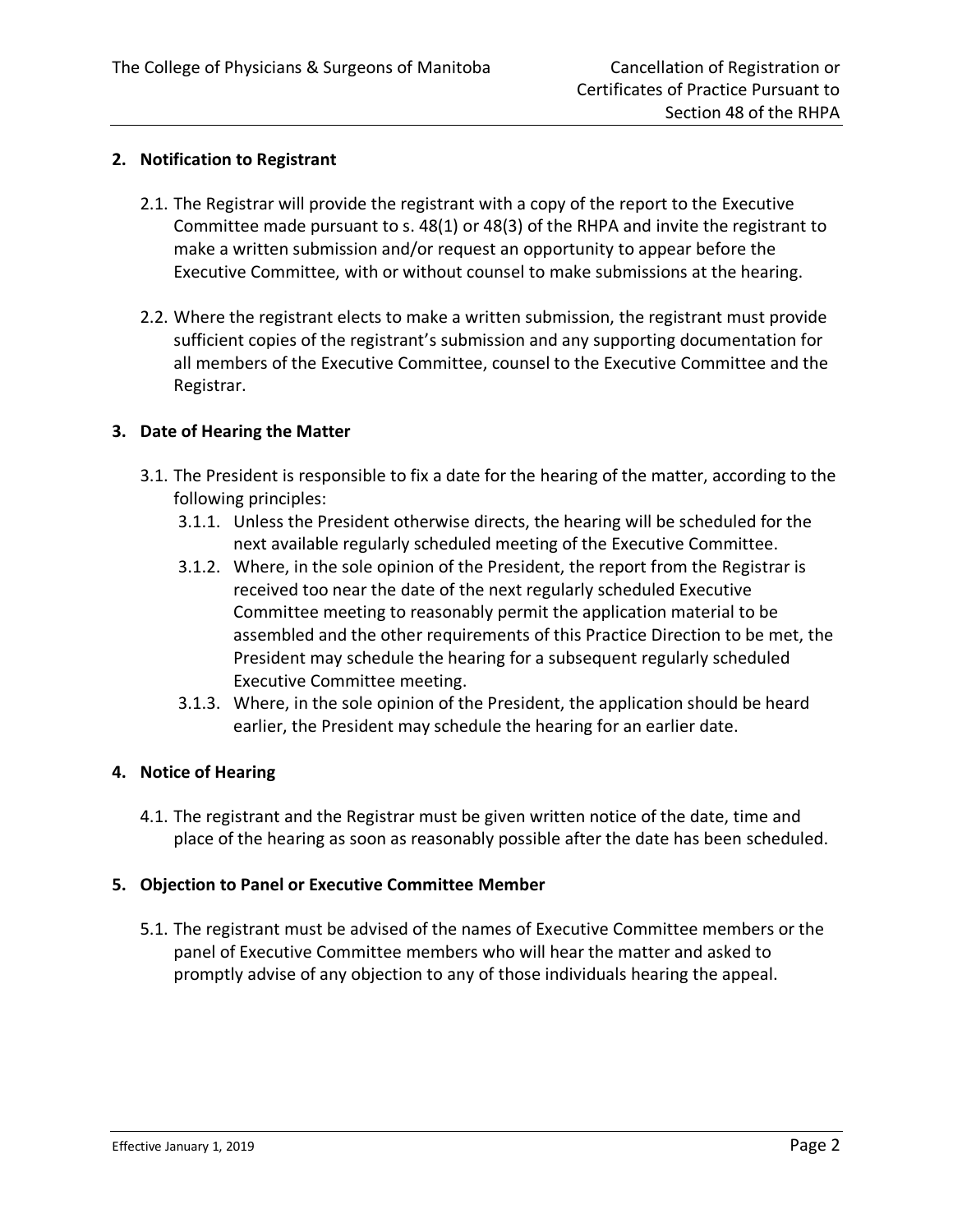## **6. Hearing Material**

- 6.1. The Executive Committee may consider any of the following written material:
	- 6.1.1. the report and any additional material submitted by the Registrar, including any documentary and/or affidavit evidence and/or written submissions; and
	- 6.1.2. any material submitted by the registrant, including any documentary and/or affidavit evidence and/or written submissions, if any.

## **7. Deadline for Submission of Material**

- 7.1. All hearing material must be supplied to the Executive Committee at least two weeks in advance of the scheduled hearing date.
- 7.2. The President shall have the discretion to determine whether to accept any material filed outside of this deadline.

## **8. Hearing**

- 8.1. The Registrar and the registrant are entitled to make oral representations at the hearing and to appear at the hearing with or without legal counsel.
- 8.2. Executive Committee may have legal counsel to assist it in relation to the matter.
- 8.3. Executive Committee may request any additional information it deems necessary and may adjourn the hearing to request the additional information from the Registrar and/or the registrant.

#### **9. Executive Committee Decision**

- 9.1. The Executive Committee may direct the Registrar to cancel a registrant's registration or certificate of practice or both or take no action and will communicate its decision to the Registrar and the registrant by way of a Resolution and Order of Executive Committee and Reasons for Decision.
- 9.2. If directed to do so, the Registrar must cancel the registrant's registration or certificate of practice, or both, and will also give the written notice of the cancellation as required under s. 49 of the RHPA to:
	- 9.2.1. any person who employs or engages the registrant to provide health care on a full-time or part-time basis in any capacity, including as an employee, contractor or consultant;
	- 9.2.2. a hospital or regional health authority that has granted privileges to the registrant; and